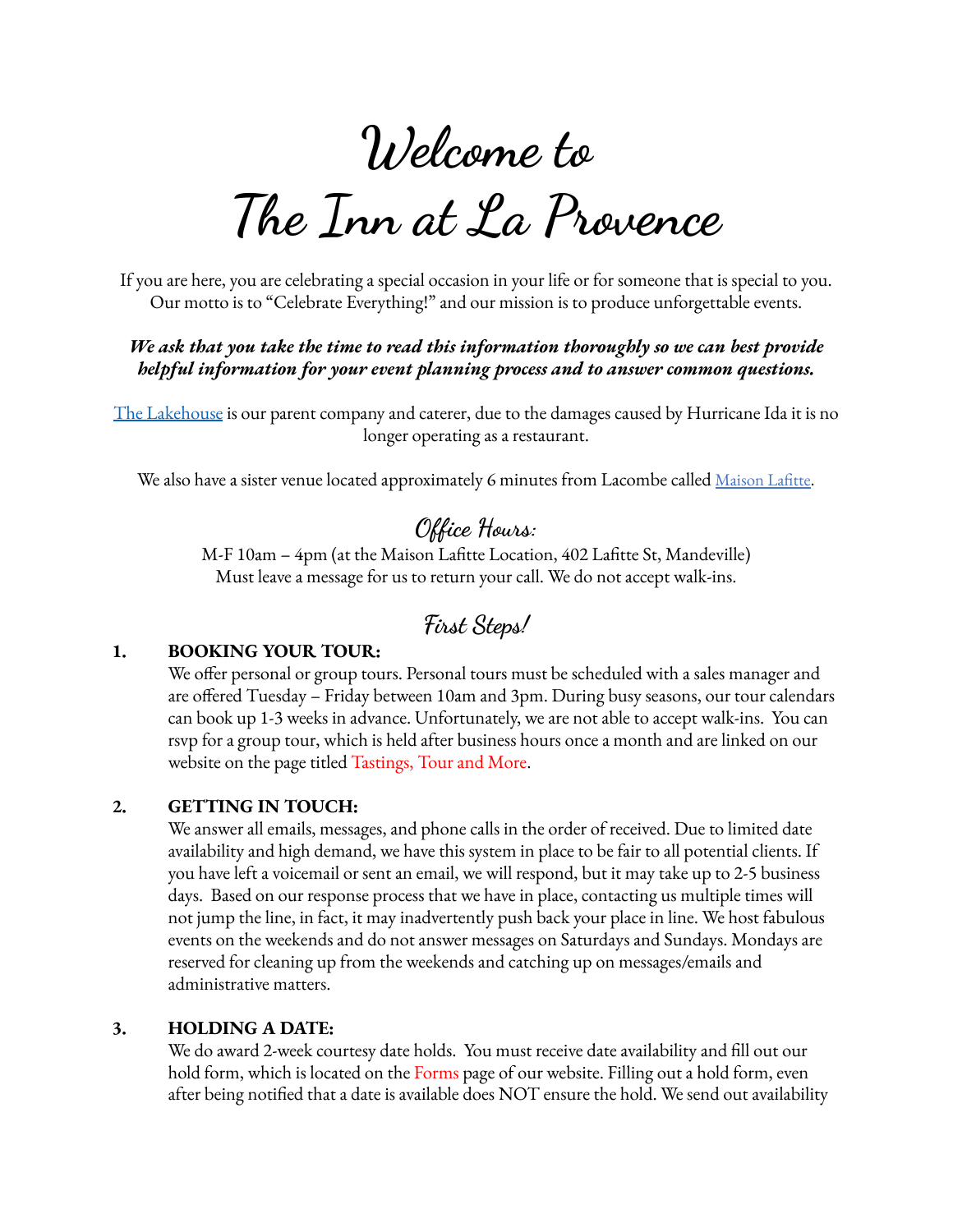to numerous inquiries and handle all the hold requests in order of receipt. We will notify you once the hold has been secured, our 2–5-day response time is still applicable.

#### **4. PRICING BREAKDOWN:**

All pricing, menus, and beverage packages are located on the Packages and Pricing page of our website.

We charge a venue fee and require a minimum food and beverage revenue guarantee, which is based on the date and time of your event. Your final total will be the venue fee plus food/beverage selections, any miscellaneous items (such as time extension) times the amount of guests. All fees are subject to 8.7% tax and 20% service charge. At La Provence the overnight suites have a 7.45% tax.

#### *Formula to use for a quote:*

 $Food + Reverse x # of guest + venue fee x 1.287 = __ Total$ </u>

\*If you are planning a plated dinner or off-site catering event, you can refer to our service charge *guidelines listed on our menu and beverage packages. We do charge service differently for these types of events*.

*For example - \$40 bar package + \$50 food package = \$90/person @ 100 guests = \$9000 + \$3500 venue fee = \$12500 x 1.287 (8.7% tax and 20% service) = \$16,087.50 TOTAL*

### **What to Expect Next!**

#### **5. YOU ARE READY TO BOOK:**

Once you have secured your date with an official hold and you have made the exciting decision to host your special event at The Inn at La Provence, you can request a contract.

#### **6. CONTRACT:**

Please reference the Q&A section of the Venue Fees and Minimums page for information regarding event timing and noise ordinance. Once you have given all your final details, your sales manager will send you a service agreement contract and this packet to initial and sign. You will have 1-week to return the signed documents and submit your deposit.

#### **7. PAYMENT:**

We require 2 deposits. The first deposit is due upon signing your contract. This deposit is 25% of your minimum food and beverage revenue guarantee. The minimum food and beverage revenue guarantee is based on the date and time of your event.

*For example - \$10,000 minimum food and beverage revenue guarantee X 25% = \$2500 1 st deposit*

The second deposit is 50% of the minimum food and beverage revenue guarantee due 30 days prior to your event date.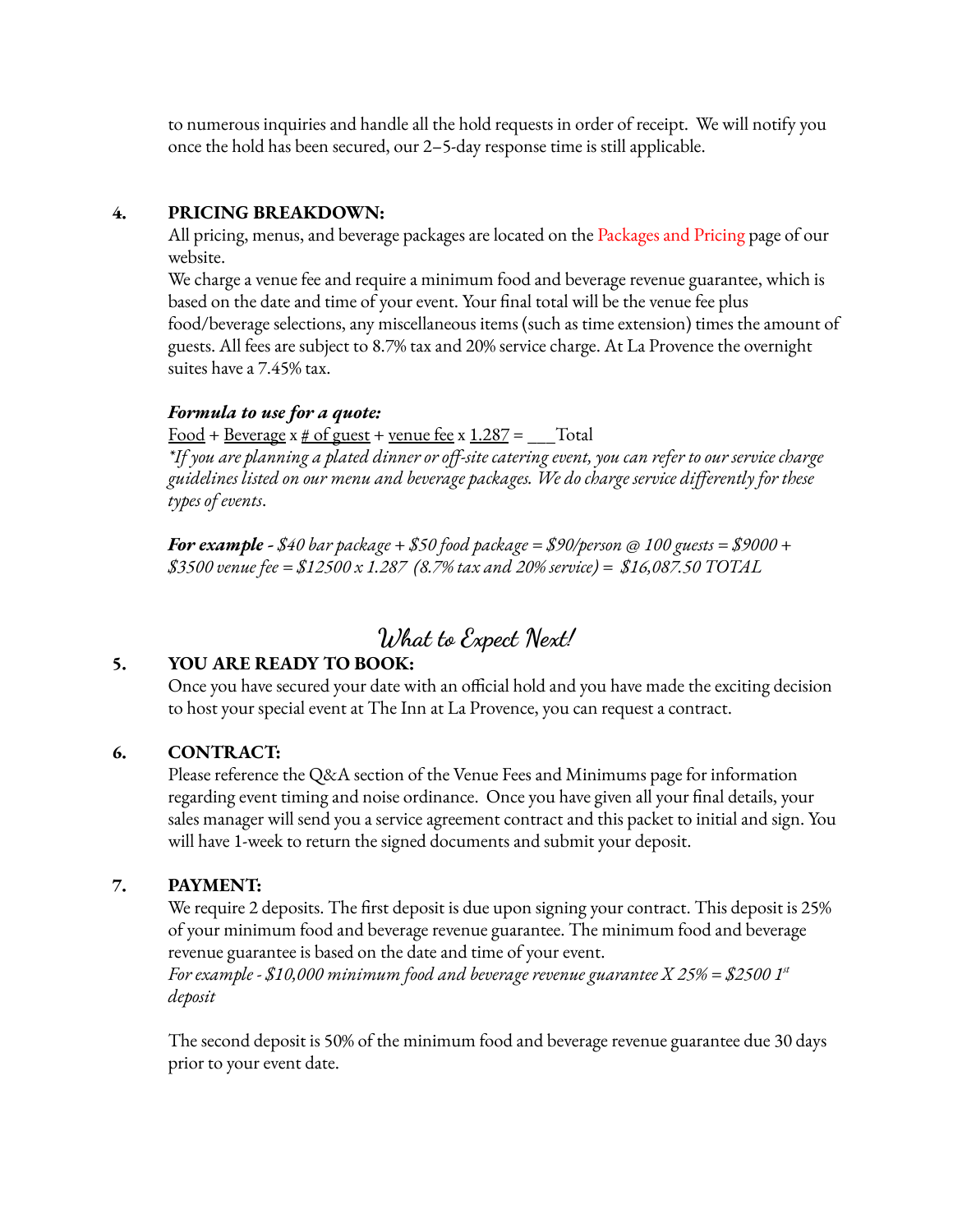*For example - \$10,000 minimum food and beverage revenue guarantee X 50% = \$5000 2 nd deposit*

All deposits are non-transferable and non-refundable.

Your final balance will be given to you once you submit your final headcount, which is due 2 weeks prior to the date of your event. The final balance must be paid 5 business days prior to your event date.

#### **We accept checks and credit cards only. We do NOT accept cash payments.**

Checks will be made out to the applicable venue or business, The Lakehouse, Maison Lafitte, or The Inn at La Provence.

*\* 4% fee will be added to all credit card payments.*

#### **8. HOW TO SUBMIT DOCUMENTS AND PAYMENTS:**

Your initial deposit payment must also include the signed contract and welcome packet. All future payments must reference the Account Name AND Date of the Event.

Credit Cards will only be accepted by filling out the Credit Card Authorization Form, which is located on the Forms page of our website.

Contracts, Checks and Credit Card Authorizations Forms can be mailed or dropped off **only**: *Mail:*

*2640 Monroe Street Mandeville, LA 70448 Attn: Sales*

#### *Drop Off:*

*There is a black slotted security drop box located on the rear, side, ramp door of Maison Lafitte (address - 402 Lafitte St. in Mandeville)*

All payments will be received by Sara or Krista. They will send an email receipt and fully executed contract back to you within 5 business days of receiving (if you do not see the email in your inbox, please check your junk box).

They can be contacted at 985-778-2045 (press 2 - you must leave a message on voicemail if you do not reach them) or via email [\(saraeadams@hotmail.com](mailto:saraeadams@outlook.com) / [kristaployd2025@outlook.com\)](mailto:kristaployd2025@outlook.com).

#### *We will not cancel your event if a payment is running late, just keep in touch and let us know.*

*Please reference the venue & catering questionnaire for all other remaining due dates and document submission details so you can mark your calendar. It is located on the Forms page of our website.*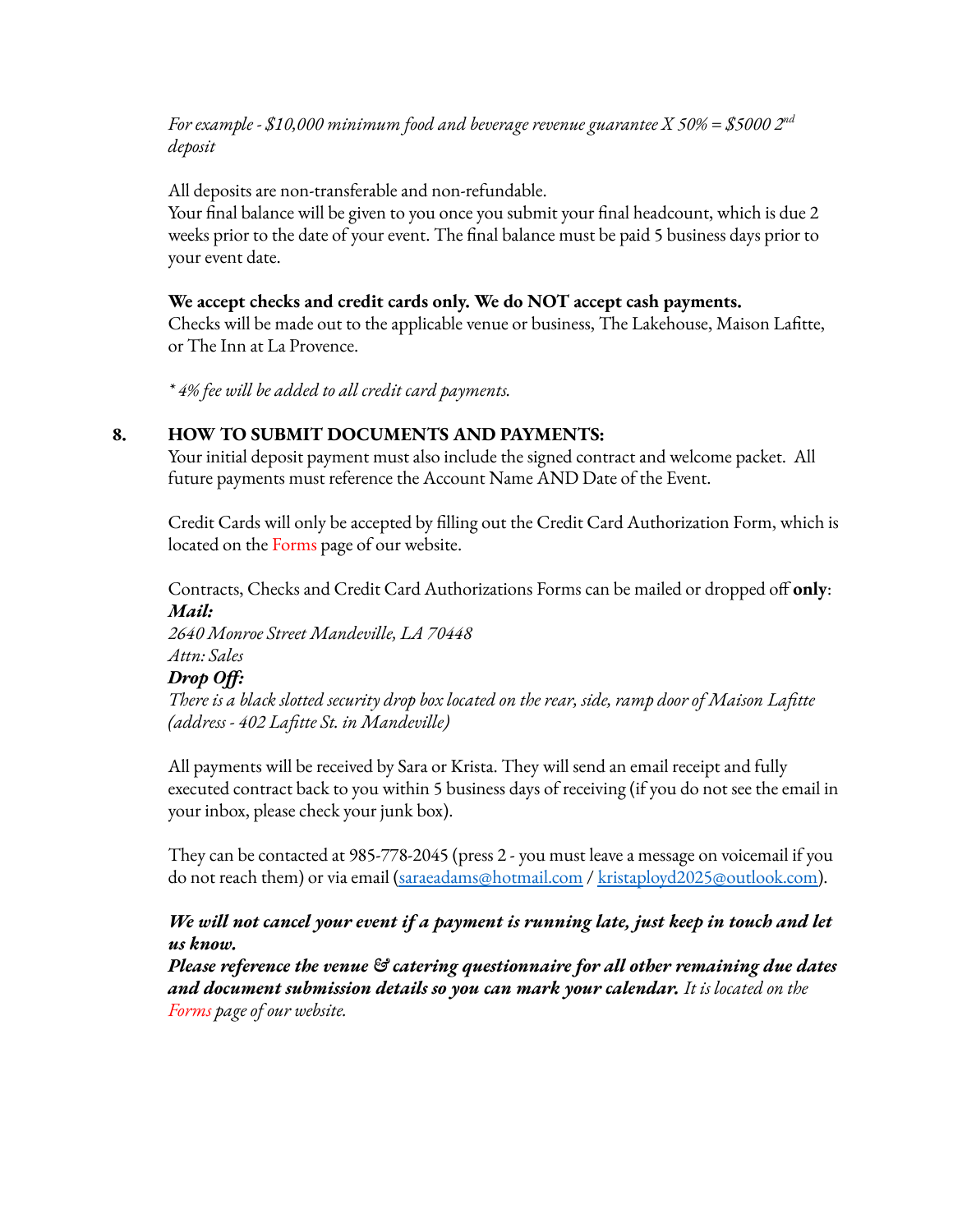## **On to the Fun Stuff… Planning Your Event!**

The Inn at La Provence is excited to serve as your venue and catering vendor!

Your Inn at La Provence sales manager is available to consult you regarding food and beverage and the venue and catering questionnaire which includes venue logistics and floorplan (within the parameters of what we offer).

You are responsible for all pre-event planning, hiring, and contracting other vendors, and executing the main timeline, vendors, and details day-of your event. This may require you to assign a friend or family member or to hire a planning professional.

5 days prior to your event, you will be assigned a day-of event venue/catering manager. At that time, they will contact you to introduce themselves. On the day of your event, they will arrive on-site 3-hours prior to your event start time. They are responsible for directing our service team, setting up the floorplan/linens and food and beverage stations. They will be present throughout the entirety of your event to be helpful to your day-of coordinator/vendors and to facilitate the venue specific timeline, which is outlined in your venue/catering questionnaire.

#### **Five Reasons to Hire a Professional:**

Time management Stress management Budget management Access to their professional network of talented vendors, resources, discounts, etc. Being fully present in creating your amazing memories on the event day

#### **Venue and Catering Questionnaire**

This form includes helpful information to consider during your planning process and will answer lots of questions for you. It is located on the Forms page of our website. We recommend reviewing and getting started on this form *soon* after booking your date. The completed version is due 30 days prior to the date of your event.

#### **Floorplans and Furniture**

We provide a full list of furniture and suggested floorplans to help you decide how you would like your event to be set up. This information can also help you plan if you need to rent or provide any additional items. Your sales manager is available to help answer questions regarding the floorplan, however any additional planning such as tent rentals and extra table/chairs would require the guidance of a professional coordinator or the rental company vendor. This information is available on the Floorplans and Furniture page of the website.

#### **Tastings**

We host two annual tastings, one in January and one in July. The tasting is an opportunity to experience the quality and presentation of our cuisine. We do not offer samplings of the entire catering menu. Please make sure to check the dates and RSVP to the event that applies to you.